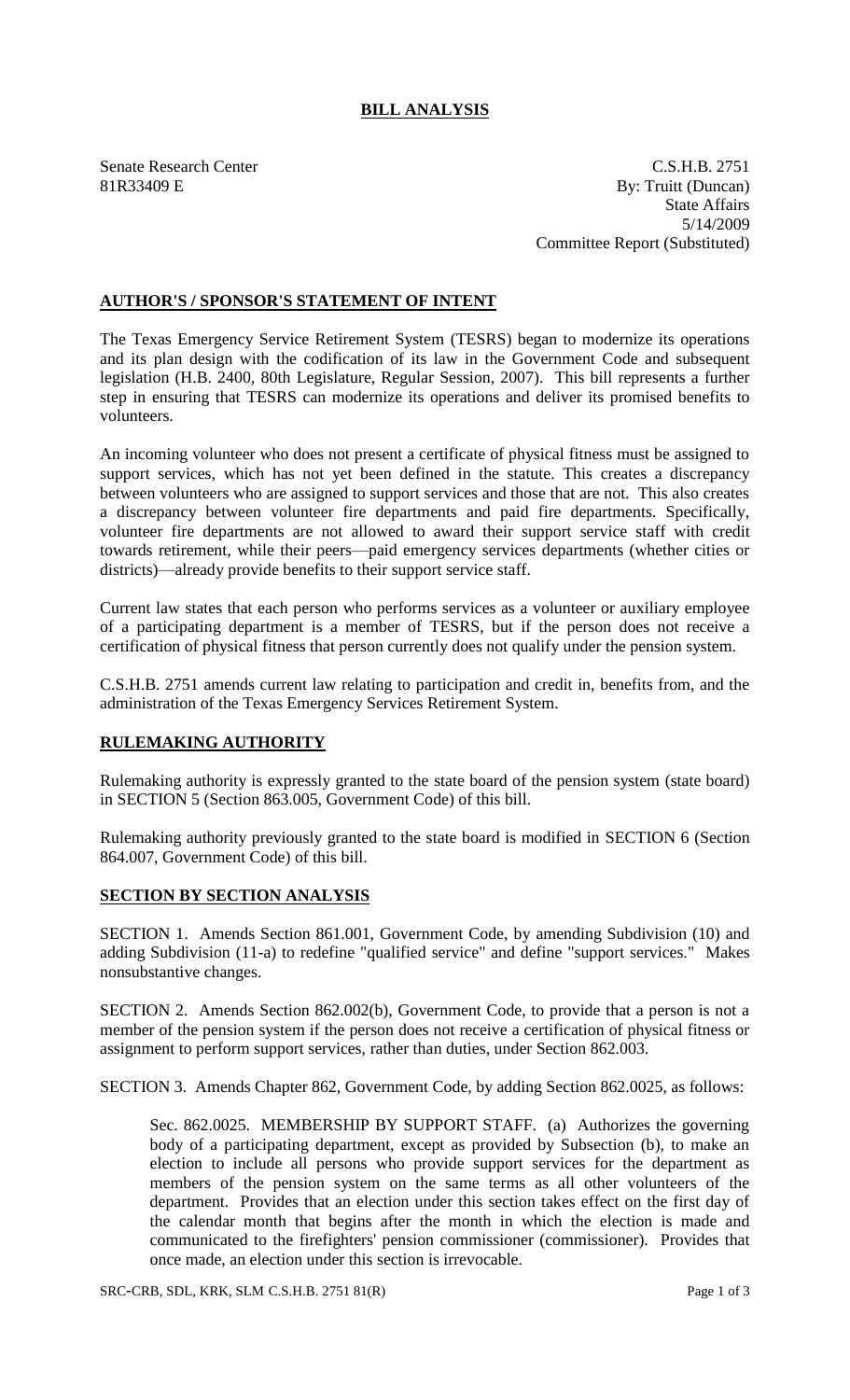(b) Provides that if a participating department has, before September 1, 2009, enrolled persons who perform support services for the department as members of the pension system, all persons who perform those services for the department are members of the system.

(c) Authorizes a participating department that previously did not enroll its support staff as members of the pension system, after an election under this section, to purchase service credit performed before the date of the election under the terms required for prior service credit for service before departmental participation.

SECTION 4. Amends Section 862.003, Government Code, as follows:

Sec. 862.003. CERTIFICATION OF PHYSICAL FITNESS. (a) Requires a prospective member to present to the local head of the department, for delivery to the local board of trustees (local board), a certification of physical fitness by a qualified physician. Provides that the person becomes a member of the pension system if the local board accepts the certification of if the local board assigns the person to perform support services, rather than duties, and enrolls its support staff as members of the system.

(b) Makes a conforming change.

SECTION 5. Amends Chapter 863, Government Code, by adding Section 863.005, as follows:

Sec. 863.005. CHARGE FOR CERTAIN PAST DUE CONTRIBUTIONS. Authorizes the state board of the pension system (state board) by rule to impose an interest charge on contributions due because of a correction of an error by a local board related to enrollment or qualified service. Requires the charge to be based on the pension system's current assumed rate of return. Requires charges collected to be deposited in the Texas emergency services retirement fund (fund).

SECTION 6. Amends Section 864.007, Government Code, as follows:

Sec. 864.007. MEMBER NONSERVICE DEATH BENEFIT. (a) Creates this Subsection from existing text. Authorizes the state board by rule to provide one or more beneficiaries, rather than the beneficiary, of a deceased member whose death did not result from the performance of emergency service duties a benefit, which may be a lumpsum amount or an annuity.

(b) Requires that a rule adopted under this section include the type of eligible recipient of the benefit, including any service or age requirement, and the method of calculating the amount of the benefit. Authorizes a rule to include any other terms the state board considers appropriate.

SECTION 7. Amends Chapter 864, Government Code, by adding Section 864.015, as follows:

Sec. 864.015. BENEFICIARY CAUSING DEATH OF MEMBER OR ANNUITANT. (a) Prohibits a benefit payable on the death of a member or annuitant from being paid to a person convicted of causing that death but provides that instead is payable as if the convicted person had predeceased the decedent.

(b) Provides that the pension system is not required to change the recipient of benefits under this section unless it receives actual notice of the conviction of a beneficiary. Authorizes the system to delay payment of a benefit payable on the death of a member or annuitant pending the results of a criminal investigation and of legal proceedings relating to the cause of death.

(c) Provides that the pension system is not liable for any benefit paid to a convicted person before the date the system receives actual notice of the conviction, and provides that any payment made before that date is a complete